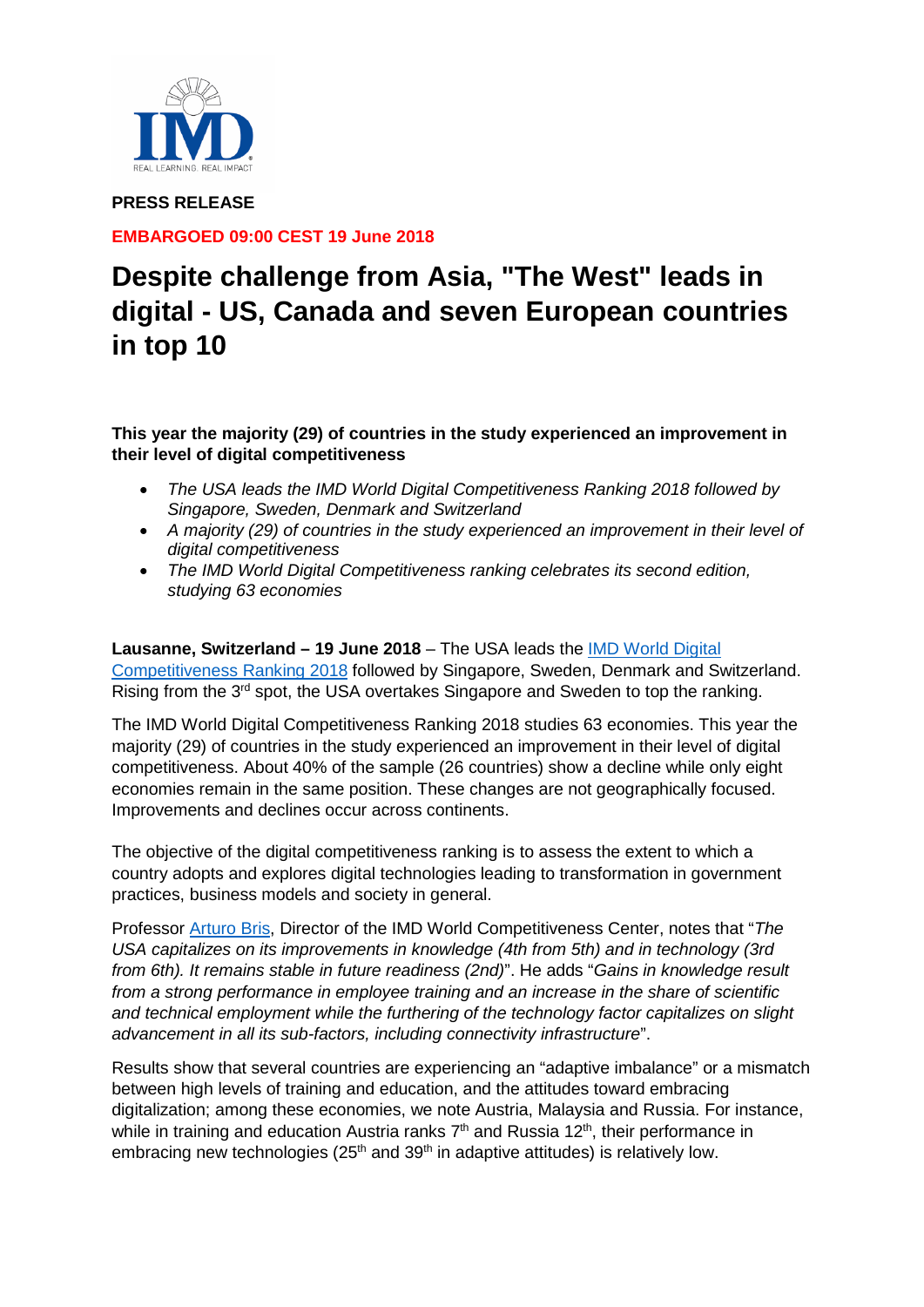

In the overall ranking, Singapore drops from  $1<sup>st</sup>$  to  $2<sup>nd</sup>$  position. It reaches  $1<sup>st</sup>$  place in the knowledge and technology factors, and 15<sup>th</sup> in future readiness. Seemingly, despite Singapore's high level of training and education, and an environment conducive to digitalization, society's attitudes toward the adoption of technologies and the agility of business to take advantage of digital transformation, are relatively low (20<sup>th</sup> and 18<sup>th</sup>) respectively).

In 3<sup>rd</sup> place dropping from 2<sup>nd</sup>, Sweden shows a balanced scorecard. At the factor level, it ranks  $7<sup>th</sup>$  in knowledge,  $5<sup>th</sup>$  in technology and  $5<sup>th</sup>$  in future readiness. The rather low performance in some of the knowledge components may be at the core of Sweden's decline in the ranking. It ranks 20<sup>th</sup> in higher education achievement (down from 18<sup>th</sup>) and 23<sup>rd</sup> in the percentage of graduates in sciences (down from 20<sup>th</sup>). Denmark improves its overall digital position from  $5<sup>th</sup>$  to  $4<sup>th</sup>$ . It ranks  $8<sup>th</sup>$  in knowledge, 10<sup>th</sup> in technology and 1<sup>st</sup> in future readiness. The country boosts its performance (or remains stable) across eight of the nine sub-factors only dropping in adaptive attitudes (from  $1<sup>st</sup>$  to  $5<sup>th</sup>$ ). Its highest rank is in training and education ( $3<sup>rd</sup>$ ) and its lowest in capital ( $22<sup>nd</sup>$ ). Switzerland joins the top five reaching  $5<sup>th</sup>$ place from 8<sup>th</sup>. This improvement comes on the back of an advancement in the future readiness factor, increasing from  $13<sup>th</sup>$  to  $10<sup>th</sup>$  place. The country, however, experiences some declines in the knowledge and technology factors (from  $4<sup>th</sup>$  to  $6<sup>th</sup>$  and  $8<sup>th</sup>$  to  $9<sup>th</sup>$ , respectively). Norway, Finland, Canada, the Netherlands and the United Kingdom complete the top 10.

Introduced for the first time in May 2017, the ranking quantifies the rapid technological transformations that countries are undergoing, providing a tool for decision-makers in the public and private sectors to interpret and address these changes.

The objective of the digital competitiveness ranking is to assess the extent to which a country adopts and explores digital technologies leading to transformation in government practices, business models and society in general. In addition it provides firms the ability to find better opportunities to strengthen future value creation. The ranking draws upon 50 selected indicators divided into three factors: Knowledge, Technology and Future Readiness. The knowledge factor refers to intangible infrastructure, which underlines the process of digital transformation through the discovery, understanding and learning of new technologies. The technology factor assesses the overall context through which the development of digital technologies is enabled (technology-friendly regulation, availability of capital for investments and the technological infrastructure). Finally, the future readiness factor examines the degree of technology adoption by government, business and society in general.

'Hard' data such as number of patents grants in high-tech sectors and smartphone usage are weighted twice as much as the 'soft' data from our Executive Opinion Survey that measures the business perception of issues such as technology regulation and use of big data and analytics in companies.

The [IMD World Competitiveness Center](https://www.imd.org/wcc/world-competitiveness-center/) is a research group at IMD business school in Switzerland with 30-years of research expertise in the field of country competitiveness.

On 20 June, the IMD World Competitiveness Center will present the IMD World Digital Ranking 2018 on the occasion of the Digital Competitiveness Summit 2018, hosted at IMD with digitalswitzerland. IMD became [a member](https://www.imd.org/news/updates/imd-business-school-joins-ranks-of-swiss-digital-leaders/) of digitalswitzerland in February 2018.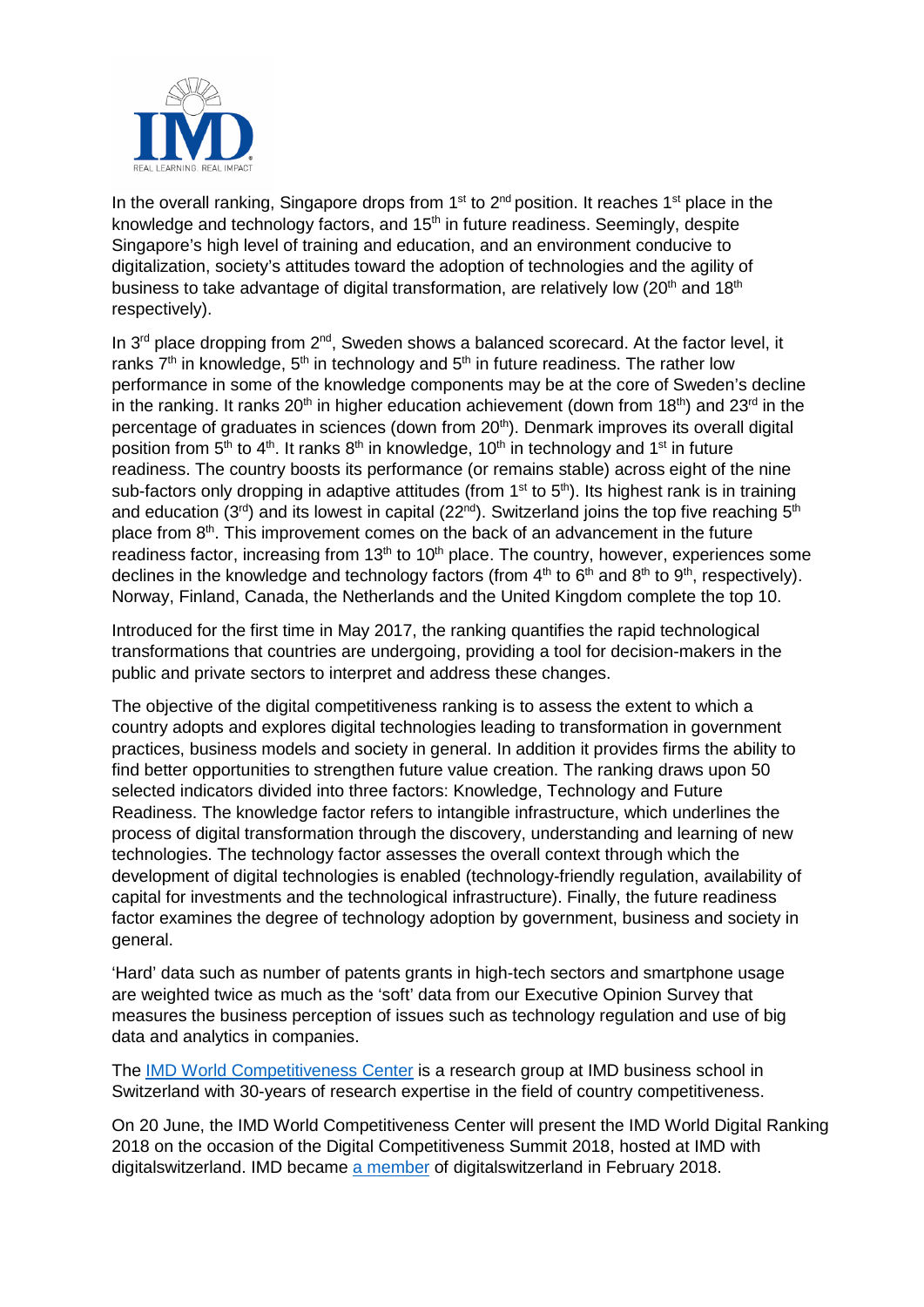

## **Region specific profiles**

#### **Asia and the Pacific**

Singapore and Hong Kong lead the region. Although Singapore drops from 1<sup>st</sup> to 2<sup>nd</sup> position and Hong Kong drops from the  $7<sup>th</sup>$  to  $11<sup>th</sup>$  position. Korea reaches the  $14<sup>th</sup>$  spot (five places up from 19<sup>th</sup>) and Japan advances five places to  $22<sup>nd</sup>$  position, in both cases because of an advancement in components of the knowledge and future readiness factors.

China slightly improves from 31<sup>st</sup> to 30<sup>th</sup> as does Thailand from 41<sup>st</sup> to 39<sup>th</sup> and India (51<sup>st</sup> to 48<sup>th</sup>). These countries all share progress in the technology factor, ranging from improvements in connectivity systems to tech-friendly regulation. In contrast, Taiwan drops  $(12<sup>th</sup>$  to 16<sup>th</sup>). Malaysia declines from 24<sup>th</sup> to 27<sup>th</sup>. The Philippines experiences one of the largest drops in the overall digital ranking, from 46th to 56th. The slowdown comes after declines in the technology (51<sup>st</sup> to 58<sup>th</sup>) and future readiness (43<sup>rd</sup> to 52<sup>nd</sup>) factors. At 61<sup>st</sup>, Mongolia remains stable as does Kazakhstan at 38th. Dropping three ranks to 62<sup>nd</sup> in the overall digital ranking, Indonesia is the lowest ranking country in the region. The development of highly-skilled workers is a key-challenge for the country. In turn, it affects the capacity for technological development and the integration of new technologies in the private sector and in society, which lead to low scores in the technology and future readiness factors. In the Pacific, while Australia moves up two places to the 13<sup>th</sup> position, New Zealand drops from  $14<sup>th</sup>$  to  $19<sup>th</sup>$ .

### **Europe**

In Eastern Europe, Estonia ranks the highest  $(25<sup>th</sup>)$  followed by Lithuania  $(29<sup>th</sup>)$  and the Czech Republic  $(33<sup>rd</sup>)$ . All these countries share high-level communication and connectivity systems, which result from key investments in their technological infrastructure. While Slovenia and Latvia remain stable in their positions (34<sup>th</sup> and 35<sup>th</sup> respectively), Poland, Russia and Bulgaria slightly improve thanks to marked progress in the adoption of digital technologies (future readiness factor). Croatia moves up four places to 44<sup>th</sup> and Romania increases to  $47<sup>th</sup>$  (from 54<sup>th</sup>). Hungary drops from  $44<sup>th</sup>$  to  $46<sup>th</sup>$  and the Slovak Republic experiences one of the largest declines in the ranking, from 43<sup>rd</sup> to 50<sup>th</sup>. Ukraine remains in the bottom five of the ranking despite improving two spots to 58<sup>th</sup>.

In Western Europe, there is a fair degree of Nordic "dominance" in the ranking, with Sweden, Denmark, Norway and Finland all in the top ten. In particular, these countries excel in the quality of their technological framework and in the widespread adoption of technologies in society. While the Netherlands drops three places to the 9th position, the United Kingdom breaks into the top 10 following improvements in several indicators of the future readiness factor. Within the top half of the ranking, Austria, Ireland and Iceland experience improvements with the first two showing progress in their scientific concentration. In contrast, Germany (18th), Belgium (23rd), Luxembourg (24th) and France (26th) slightly decline. In the bottom half, Portugal (32nd) improves; Greece (53rd), Spain (31st), Italy (41st) and Cyprus (54th) drop because of a decline in indicators related to training and education under the knowledge factor.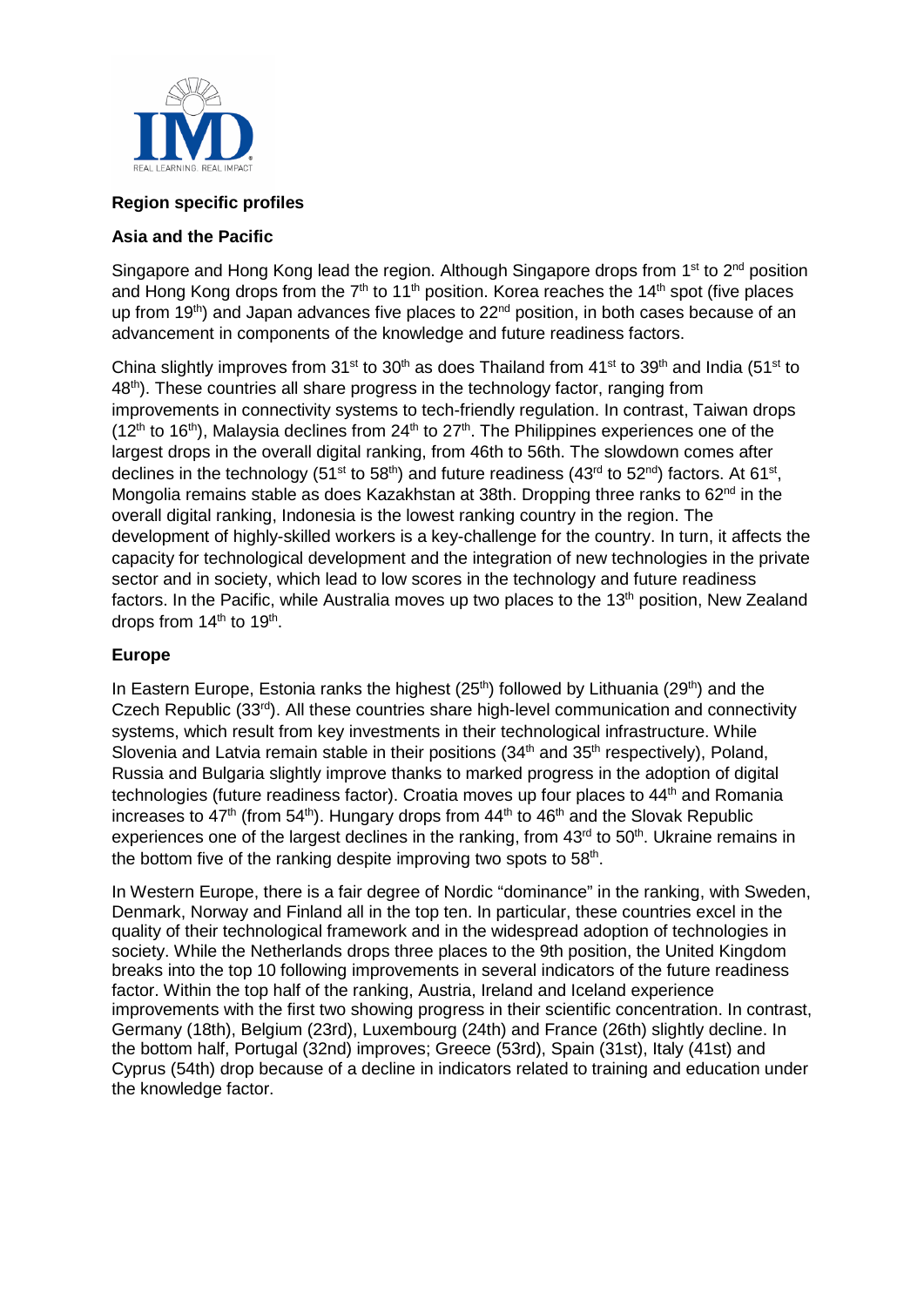

## **Latin America**

Chile heads the region at the 37<sup>th</sup> position (up from  $40<sup>th</sup>$ ) followed by Mexico in the 51<sup>st</sup> spot. The rest of the Latin American countries in the sample are in the bottom ten of the ranking. Argentina improves two spots from  $57<sup>th</sup>$  to  $55<sup>th</sup>$ . This advancement is mainly driven by its performance in the technology and future readiness factors improving from 58<sup>th</sup> to 54<sup>th</sup> and from 49<sup>th</sup> to 45<sup>th</sup> respectively. Brazil drops slightly from 55<sup>th</sup> to 57<sup>th</sup>. It ranks 62<sup>nd</sup> in knowledge, 55<sup>th</sup> in technology and  $47<sup>th</sup>$  in future readiness. Colombia drops to the 59<sup>th</sup> spot (from 58<sup>th</sup>) in the overall digital ranking. It remains stable in knowledge (57<sup>th</sup>) and technology (60<sup>th</sup>) but declines in future readiness (53<sup>rd</sup> to 56<sup>th</sup>). Peru improves in the overall ranking moving up from  $62^{nd}$  to  $60^{th}$  as a result of better performance in knowledge ( $62^{nd}$  to  $60^{th}$ ) and stability in technology (at 57<sup>th</sup>). Venezuela closes the overall digital ranking remaining in the 63rd position in all digital factors.

## **Middle East**

The IMD World Digital Competitiveness Ranking 2018 shows a pronounced gap in the digitalization of the region. While Israel is the highest ranking country  $(12<sup>th</sup>)$  in the region, the UAE closely follows in the  $17<sup>th</sup>$  position. Both countries slightly improve mainly due to progress in all components of the technology factor in particular in the technological framework sub-factor. While the digitalization gap widens slightly between Israel and UAE, and the third ranking economy in the region, Qatar at  $28<sup>th</sup>$ , it sharply broadens with the fourth, Saudi Arabia at  $42<sup>nd</sup>$ . Qatar remains stable in the overall ranking, but gains in the availability of relevant talent and business agility; whereas Saudi Arabia declines largely because of downturns in training and education, technological framework and all the components of future readiness. Jordan ranks the lowest in the region despite greatly improving from  $56<sup>th</sup>$  to  $45<sup>th</sup>$ . This advancement stems from Jordan's improvement in all digital factors.

## **South Africa**

South Africa drops from  $47<sup>th</sup>$  to  $49<sup>th</sup>$  in the overall digital ranking. At the factor level, while knowledge and future readiness decline (from  $49<sup>th</sup>$  to  $52<sup>nd</sup>$ , and  $42<sup>nd</sup>$  to  $43<sup>rd</sup>$ , respectively), the technology factor slightly improves  $(53<sup>rd</sup>$  to  $52<sup>nd</sup>)$ . The drop in knowledge is partly due to declines in talent, as well as training and education. Future readiness is negatively affected by decreases in adaptive attitudes and business agility. Gains in the technology factor result from the slight advancement of the country's regulatory framework ( $54<sup>th</sup>$  to  $53<sup>rd</sup>$ ) and an increase in the capital sub-factor (35<sup>th</sup> to 27<sup>th</sup>); the latter largely due to a sharp upturn in the investment in telecommunication.

#### **Notes to editors**:

- A full breakdown of the IMD World Competitiveness Center's Ranking as well as every individual country profile is available [here.](https://www.imd.org/wcc-press/home/?access=pressWCY2018)
- The IMD World Competitiveness ranking have been produced every year since 1989 by the IMD World Competitiveness Center and are widely acknowledged as the leading annual assessment of the competitiveness of countries. The IMD World Competitive Digital Ranking was introduced last year. In 2017 the top 10 consisted of Singapore, Sweden, USA, Finland, Denmark, Netherlands, Hong Kong SAR, Switzerland, Canada and Norway.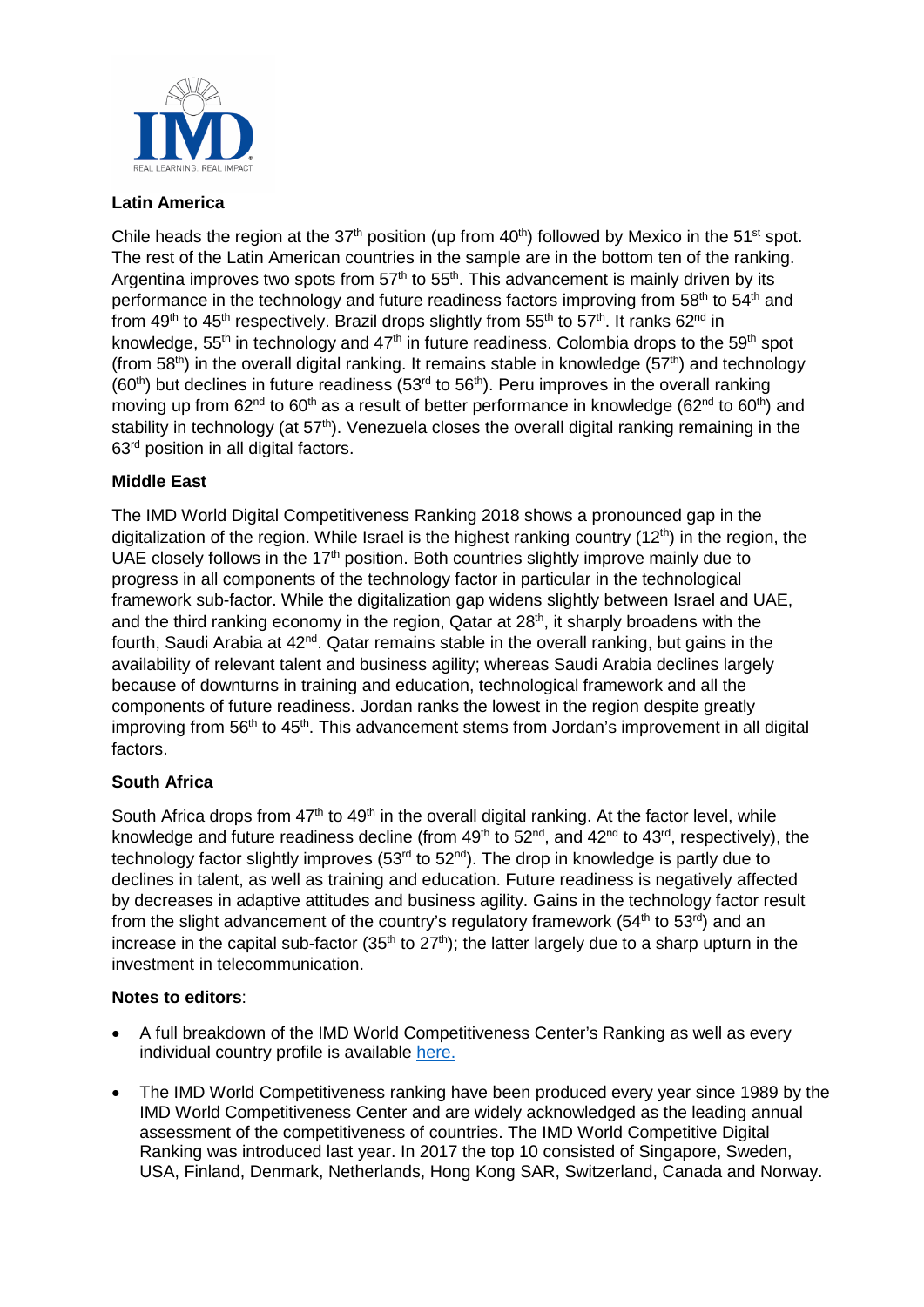

- The IMD World Talent Ranking 2018 will be released on 19 November 2018 at [Orchestrating Winning Performance](http://www.imd.org/owp) (OWP), Singapore.
	- Discover [IMD Brochure](https://www.imd.org/globalassets/_public-for-all-sites/documents/IMD_Program_Activities_Portfolio_Overview.pdf)
	- Follow us on Twitter
	- Follow us on [Facebook](https://www.facebook.com/imdbschool/)
	- Follow our [Instagram](https://www.instagram.com/imdbusinessschool)
	- Follows us on [FlipBoard](https://flipboard.com/@imd_bschool)
	- Connect with us on [LinkedIn](https://www.linkedin.com/school/164323/)
	- View our photos on [Flickr](https://www.flickr.com/photos/imd_business_school/)
	- Watch our videos on [YouTube](https://www.youtube.com/user/IMD)

**About IMD**: IMD is an independent business school, with Swiss roots and global reach, expert in developing leaders and transforming organizations to create ongoing impact.

For the last 7 consecutive years, IMD has been ranked TOP 3 in executive education worldwide – FIRST in open programs (Financial Times 2012-2018) [www.imd.org](http://www.imd.org/)

#### **Media Contact/Interviews:**

Lucy Jay-Kennedy IMD business school, Global Media Relations Tel: +41 21 618 0811 [Lucy.Jay-Kennedy@imd.org](mailto:Lucy.Jay-Kennedy@imd.org)

Aïcha Besser IMD business school, Global Media Relations Tel: +41 21 618 0507 [Aicha.Besser@imd.org](mailto:Aicha.Besser@imd.org)